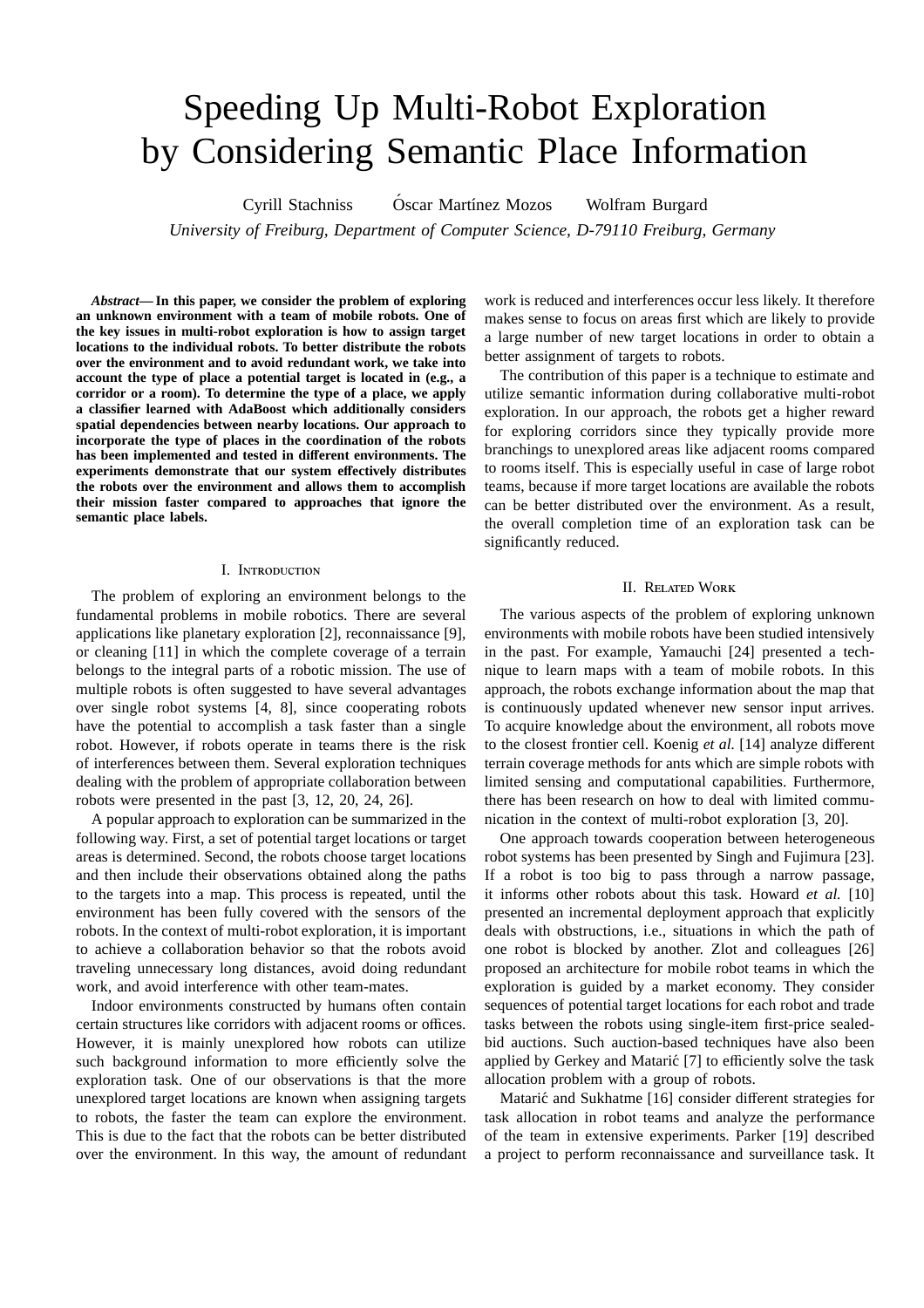investigates how to jointly accomplish a task with heterogeneous robots that cannot be solved by a robot individually. Ko *et al.* [12] present an approach that uses the Hungarian method to compute the assignments of frontier cells to robots. In contrast to our work, Ko *et al.* mainly focuses on finding a common frame of reference in case the start locations of the robots are not known.

The coordination technique presented is this paper is an extention of our previous work [3]. We also discount the utility of target locations if they are visible from a goal location already assigned to a robot. In contrast to [3], the approach presented in this paper estimates and incorporates background knowledge about environmental structure into the goal point assignment procedure.

In order to improve the navigation, we use semantic place labels learned from sensor data. A series of authors addressed the problem of leaning environmental structures with mobile robots. For example, Koenig and Simmons [13] use a preprogrammed routine to detect doorways from range data. Althaus and Christensen [1] use line features to detect corridors and doorways. Some authors also apply learning techniques to localize the robot or to identify distinctive states in the environment. For example, Oore *et al.* [18] train a neural network to estimate the location of a mobile robot in its environment using the odometry information and ultrasound data. In our work, we apply a technique originally proposed by Martínez Mozos *et al.* [15]. This technique uses simple features extracted from laser range scans to train a set of classifiers and in this way are able to label a place given a single 2d laser range observation. Furthermore, our smoothing technique bears resemblance with our previous approach [21], in which a hidden Markov model is applied to improve the classification result. In contrast to the work presented here, we combined in [21] laser data and visual information to obtain more features and in this way are able to distinguish between more classes.

The semantic labels used to improve multi-robot coordination can be seen as background knowledge about spacial structures. Fox *et al.* [5] presented a technique which aims to learn background knowledge in typical indoor environments and later on use that knowledge for map building. They apply their approach to decide whether the robot is seeing a previously built portion of a map, or is exploring new terrain.

Due to the best of our knowledge, there is no work that investigates how semantic information about places in the environment can be used to optimize the collaboration behavior of a team of robots. The contribution of this paper is an approach that estimates and explicitly uses semantic information in order to more efficiently spread the robots over the environment. This results in an more balanced target location assignment with less interferences between robots. As a result, the overall time needed to cover the whole environment can be significantly reduced.

#### III.  $S$  P L

This section explains, how semantic place labels can be obtained with mobile robots based on laser range observations.



Fig. 1. Examples for features generated from three different laser scans, namely the average distance between two consecutive beams, the perimeter of the area covered by a scan, and the mayor axis of the ellipse that approximates the polygon described by the scan.

The goal is to learn a classifier, that is able to distinguish corridors from other kinds of indoor structure. To obtain such a classifier, we apply the AdaBoost algorithm introduced by Freund and Schapire [6].

The key idea of AdaBoost is to form a strong binary classifier given a set of weak classifiers. Thereby, the weak classifiers  $h_j$  only need to be better than random guessing and are constructed using simple, single-value features  $f_i \in \mathbb{R}$ 

$$
h_j(x) = \begin{cases} 1 & \text{if } p_j \cdot f_j(x) < p_j \cdot \theta_j \\ 0 & \text{otherwise,} \end{cases} \tag{1}
$$

where *x* is an example,  $\theta_j$  is a threshold value, and  $p_j$  is either −1 or +1 and thus represents the direction of the inequality. The AdaBoost algorithm determines for each weak classifier  $h_j$  the optimal parameter tuple  $(\theta_j, p_j)$ , such that the number of misclassified training examples is minimized.

In our approach, the features  $f_i$  are directly extracted from observations. Examples for features extracted from laser range data are depicted in Figure 1. Such features are the average distance between consecutive beams, the area covered by a range scan, or the perimeter of that area. Most of the features are standard geometrical features used in shape analysis [22]. The full list of features is provided in [15].

The input to the AdaBoost algorithm is a set of labeled, positive and negative training examples. In our case, this is a set of laser-range observations recorded in a corridor and a second set taken outside corridors. In a series of *T* rounds, the algorithm repeatedly selects a weak classifier  $h_j$  based on a distribution *D* over the training examples. This distribution specifies an importance weight for each example in the current round. The selected weak classifier is expected to have a small classification error on the training data. The idea of the algorithm is to modify the distribution *D* by increasing the weights of the most difficult training examples in each round. The final strong classifier *H* is a weighted majority vote of the best *T* weak classifiers

$$
H(x) = \sum_{t=1}^{T} w_t \cdot h_t(x).
$$
 (2)

In our system, the resulting strong classifier takes as input a single 360 degree laser range scan recorded by a robot and is able to determine whether or not the position from which the scan was taken belongs to the class *corridor*.

# IV. E $L$  G L

The idea described in the previous section is well-suited to determine the type of place the robot is currently in. In the context of exploration, however, we are interested in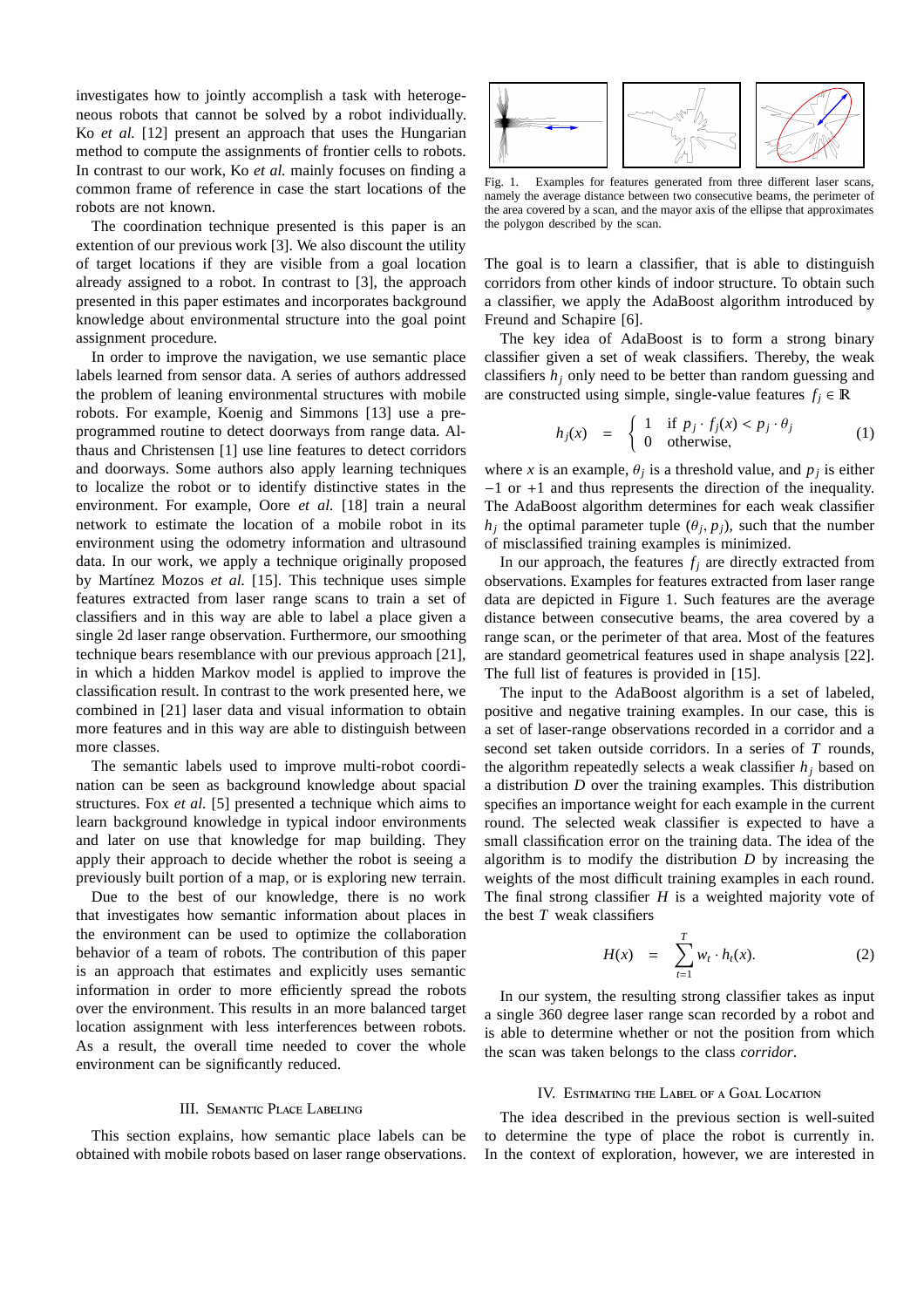classifying potential targets of the robot. Typically, target locations are located at the frontier between known and unknown areas. According to our grid-based representation, such frontier cells [25] can be easily extracted. In our approach, we generate a potential target location for each group of frontier cells lying on the same frontier. This procedure is repeated for each frontier. As an example, the left image of Figure 2 depicts a potential target location. It was generated from the frontier in the corridor (the targets for the other two frontiers are not shown in that image).

One solution to classify a place which is not the current pose of the robot is to simulate a laser range scan at this place given the (partial) map constructed so far. However, since large neighboring areas of frontier cells have not been observed so far, classifying such a frontier cells with the approach presented in the previous section leads to a high misclassification rate. In the following, we therefore introduce a HMMbased technique that takes into account spacial dependencies between nearby locations in order to obtain a lower error rate for places like frontier cells.

Due to the structure of man-made environments, the semantic class does not change randomly between nearby poses. Therefore, it makes sense to consider a smoothing between places located close together [21]. To do so, we generate a short virtual trajectory to the desired goal location. We simulate laser range observations within the partially know map along the virtual trajectory. Whenever the ray-casting operation which is used to simulate a beam reaches an unknown cell in the grid map, the virtual sensor reports a maximum-range reading. We then apply a hidden Markov model (HMM) and maintain a posterior  $Bel(L_x)$  about the type  $L_x$  of the place  $x$ the virtual sensor is currently at

$$
Bel(L_x) = \alpha \cdot P(c_x \mid L_x) \cdot \sum_{L_{x'}} P(L_x \mid L_{x'}) \cdot Bel(L_{x'}). \quad (3)
$$

In this equation,  $c_x$  is the result of the classifier learned with AdaBoost for the place  $x$  and  $\alpha$  is a normalizing constant ensuring that the left-hand side sums up to one over all semantic labels.

To implement this HMM, three components need to be known. First, we need to specify the observation model  $P(c_x | L_x)$  which is the likelihood that the classification output is  $c_x$  given the actual class is  $L_x$ . The observation model is learned based on 5.000 observations, recorded in different environments combined with the corresponding manually created ground truth labeling.

Second, we need to specify the transition model  $P(L_x | L_{x'})$ which defines the probability that the virtual sensor moves from class  $L_x$  to class  $L_x$ . To determine the motion model, we evaluated typical trajectories obtained during exploration. We can directly compute  $P(L_x | L_x)$  by counting the transitions between places, which have been manually labeled.

Furthermore, we need to specify how the belief *Bel*(*Lstart*) is initialized. In our current system, we choose a uniform distribution, which means that all classes (here corridor and non-corridor) have the same likelihood.

Finally, we have to describe how the virtual trajectory is generated. The endpoint of the trajectory is the frontier cell to



Fig. 2. This figure illustrates the generation of the virtual trajectory used for the HMM smoothing. The left image depicts the current location of the robot, the frontiers (dashed lines), and a potential target location to be evaluated. To do so, the robot generates a virtual trajectory as shown in the right image and simulates observations at several positions located on the trajectory. These sequence of observations is used as the input of the HMM in order to obtain a more robust classification result.

be classified. Since locations which have less unknown grid cells in their surroundings can typically be classified with a higher success rate, the other positions on that trajectory should be as far away from the unknown locations as possible. Therefore, we apply the euclidian distance transformation [17] with respect to unknown and occupied cells in the local area of the frontier. We select the pose in the free space within that local area with the highest distance to unknown areas. Then an A\* planner is used to generate the virtual trajectory to the target location. An illustrating example is depicted in Figure 2.

V. Using Semantic Place Information for Efficient Multi-Robot Exploration

The goal of collaborative multi-robot tasks is to share the load between the members of a team in order to accomplish the task faster. As discussed in the related work section, different approaches exist that assign target locations to robots using job-shop-scheduling techniques, bidding algorithms, or decision theoretic approaches. In the approach described here, we discount frontiers based on visibility constraints as in [3]. The approach works in a centralized fashion but can also deal with limited communication. Typically, one robot calculates the assignments. In case the whole team splits up into several teams due to the restricted communication range, one member of each sub-team becomes a leader and executes the target assignment procedure.

For each robot *i* in a team, the algorithm computes the cost  $V_t^i$  to each target location *t* based on the distance to be traveled in order to reach that location. To avoid that several robots focus on the same frontier, each target location is discounted after being assigned to one robot. In this way, the robots get distributed over the environment and do not focus on the same local area. Additionally, target locations which can potentially be observed by other robots already assigned are discounted. This is done by introducing a utility function  $U(t)$  given by

$$
U(t_n | t_1, \ldots, t_{n-1}) = U_{t_n} - \sum_{i=1}^{n-1} P_{vis}(t_n, t_i), \qquad (4)
$$

where  $P_{vis}(t_n, t_i)$  describes the probability that the frontier  $t_n$ can be observed by a robot moving to *t<sup>i</sup>* . In our approach, this probability density is approximated by a linear function.

To determine appropriate target points for all robots, we apply an iterative approach. In each round, the tuple  $(i, t)$ , where *i* is a robot and *t* a frontier cell, with the best overall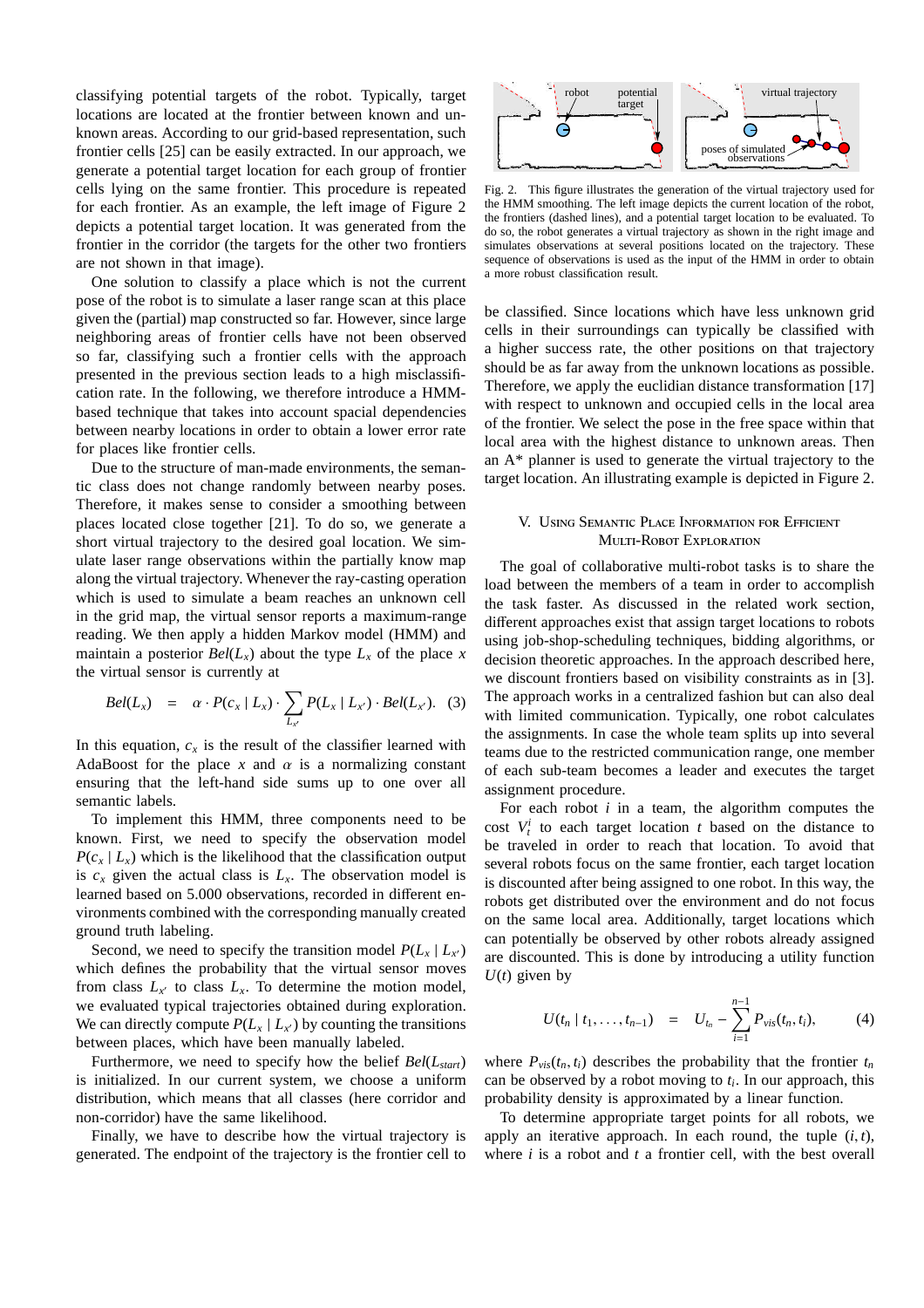evaluation  $U_t - V_t^i$  is chosen. One then recomputes the utilities of all frontier cells according to Eq. (4) given the new and all previous assignments. Then the process is repeated for the remaining robots.

The knowledge about the semantic labels is integrated into the utility function. All places which are supposed to provide several branchings to adjacent places are initialized with a high utility. In our current implementation, all corridor locations get a  $\gamma$  times higher initial utility ( $U_{init}$ ) compared to all other potential target locations. In this way, the robots prefer targets in corridors and eventually make slight detours in order to explore them first. To determine the actual value of  $\gamma$ , we performed exploration runs in different environments with varying γ. We figured out that we obtained the best results using a  $\gamma$ -value of around 5. Algorithm 1 depicts the resulting coordination technique used in our current system.

**Algorithm 1** Target Assignment Algorithm Using Semantic Place Labels.

- 1: Determine the set of frontier cells.
- 2: Compute for each robot *i* the cost  $V_t^i$  for reaching each frontier cell *t*.
- 3: Estimate for each frontier cell  $t$  the semantic labeling  $L_t$ (according to Section IV).
- 4: Set the utility  $U_t$  of all frontier cells *t* to  $U_{init}(L_t, n)$ according to their semantic labeling  $L_t$  and the size *n* of the team (see text below).
- 5: **while** there is one robot left without a target point **do**
- 6: Determine a robot *i* and a frontier cell *t* which satisfy:  $(i, t) = \text{argmax}_{(i', t')} (U_{t'} - V_{t'}^{i'}).$
- 7: Reduce the utility of each target point  $t'$  in the visibility area according to  $U_{t'} \leftarrow U_{t'} - P_{vis}(t, t')$ .

8: **end while**

Our approach distributes the robots in a highly efficient manner over the environment and reduces the amount of redundant work by taking into account visibility constraints between targets and their semantic labels. The labels are used to focus the exploration on unexplored corridors, because they typically provide more branchings to adjacent rooms than other places. The high number of branchings results in a higher number of potential target locations that are available in the assignment process. This typically leads to a more balanced distribution of robots over the environment. As we will demonstrate in the experiments, the integration of such semantic labels helps to reduce the overall exploration time of multi-robot exploration approaches for large robot teams.

Please note that for very small teams of robots we do not achieve a reduction of the exploration time using our technique. This fact can be explained by considering the single-robot exploration scenario. In this case, it makes no sense to focus on exploring the corridors first, since the robot has to cover the overall environment with its sensor. Moving through the corridors first will in general lead to an increased trajectory length and in this way will increase the overall exploration time. We observed this effect for robot teams smaller than five robots.

To prevent a loss of performance compared to approaches



Fig. 3. Maps of the Fort Sam Huston hospital and the Intel Research Lab.



Fig. 4. Coordination results obtained in the Fort Sam Huston hospital map employing the coordination strategy with and without the use of semantic place labels.

which do not consider semantic place information for small robot teams, we trigger the influence of the semantic place information depending on the size of the team. We linearly decrease the influence  $\gamma$  for teams smaller than 10 robots. The linear interpolation of the influence of the semantic labels is encoded in the utility function  $U_{init}(L_t, n)$ , where *n* denotes the number of robots, in Algorithm 1.

#### VI. E

This section is designed to evaluate the improvements of our multi-robot coordination technique which makes use of semantic place information. Due to this big numbers of robots, we evaluated our collaboration technique only in simulation experiments.

#### *A. Performance Improvement using Semantic Place Information*

The first experiment has been carried out in the map of the Fort Sam Huston hospital, which is depicted in the left image of Figure 3. This environment contains a long horizontal corridor, vertical corridors, and several rooms adjacent to the corridors.

We varied the size of the robot team from 5 to 50 robots and applied the coordination technique with and without taking into account semantic information about places. Like in all our experiments, the group of robots started from the same initial position which was chosen randomly for the individual runs. For each setting, we carried out 50 runs. Figure 4 depicts the result of the exploration experiment by plotting the exploration time versus the number of robots. The error bars in that plot indicate the 0.05 confidence level. As can be seen, our technique significantly outperforms the collaboration scheme that does not consider the place information. This significant reduction of exploration time is due to the fact that the robots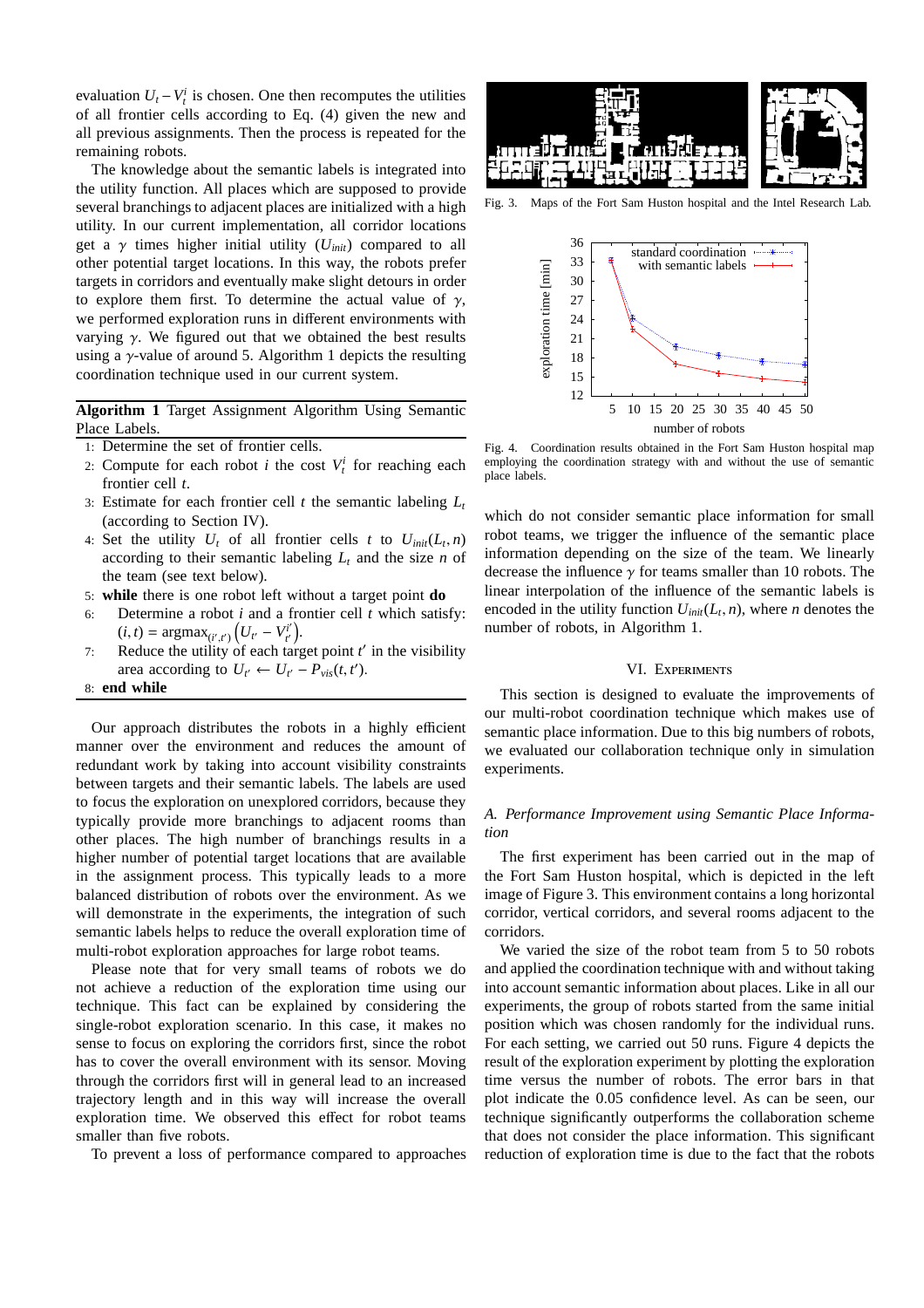

Fig. 5. The number of potential target locations at the different decision steps during exploration.



Fig. 6. Results obtained in the Intel Research Lab.

focus on exploring the corridors first. As a result, a big number of frontiers typically emerges due to numerous adjacent rooms. Especially in the context of large teams, this results in a better distribution of robots over the environment and thus speeds up the exploration process. This effect can be observed in Figure 5. The graphs plot the number of potential target locations over time during an exploration task carried out using the Fort Sam Houston map. Using our approach, more target locations are available in the decision process most of the time. This leads to a better assignment of target locations to robots and as a result the amount of redundant work is reduced.

Furthermore, we observed a reduction of interferences between robots when they plan their paths through the environment. In our simulator, interferences result in a reduced travel speed, since the robots often block paths of other robots. Therefore, reducing the number of interferences allows the robots to accomplish their task faster. In our experiments, we observed a reduction of robot-robot interferences of up to 20%.

We performed similar experiments in different environments, like for example in the Intel Research Lab depicted in the right image of Figure 3. The result is comparable to the previous experiment and again the knowledge about the semantic categories of places allows the robots to complete the exploration task more efficiently. The actual evolution of the exploration time in this experiment is depicted in Figure 6.

#### *B. Influence of Noise in the Semantic Place Information*

In the experiments presented above, we assumed that the robots are able to correctly classify the different target locations into the semantic categories. This assumption, however, is typically not justified. In this experiment, we evaluate the performance of our approach for different classification error rates. We evaluated the exploration time for a classificator



Fig. 7. Exploration results with wrongly labeled places.



Fig. 8. This plot illustrates the classification performance of the standard classifier depending on how many consecutive beams of a 360 degree observation (1 degree angular resolution) are maximum range readings.

which randomly misclassified 5%, 10%, and 15% of the places. Figure 7 depicts a plot comparing the different error rates. As can be seen, even at a high error of 10%, our approach significantly outperforms the coordination technique that ignores the semantic information. When the error of the classification exceeds 15%, the exploration time is still reduced, although this result is not significant anymore.

### *C. Improvements of the HMM Smoothing and Error Analysis of the Classifier*

In this section, we want to analyze the actual error of our place classification system and illustrate the improvements of the HMM smoothing. To do so, we labeled an environment, trained a corridor classificator using AdaBoost, and used a test set to evaluate the success rate. Whenever a single full 360 degree laser range scan was available, we obtained accurate classification results in different office environments. In this case, the error-rate was typically between 2% and 4%.

Figure 8 depicts the result of our classifier depending on the number of invalid readings caused by unknown grid cells close to frontiers. The x-axis shows the size of a continuous block of maximum range measurements (with an angular resolution of the laser of 1 degree). As can be seen, if only half of the observations are available, the classification error rate is between 18% and 19%.

In the final experiment, we determined the success rate of our HMM based smoothing method to determine the semantic labels. First, we determined the success rate without the HMM smoothing. In this case, the average classification rate was 81.2%. By considering the exploration speed-up depending on the classification rate depicted in Figure 7, such a high error rate is not sufficient to obtain an significant improvement.